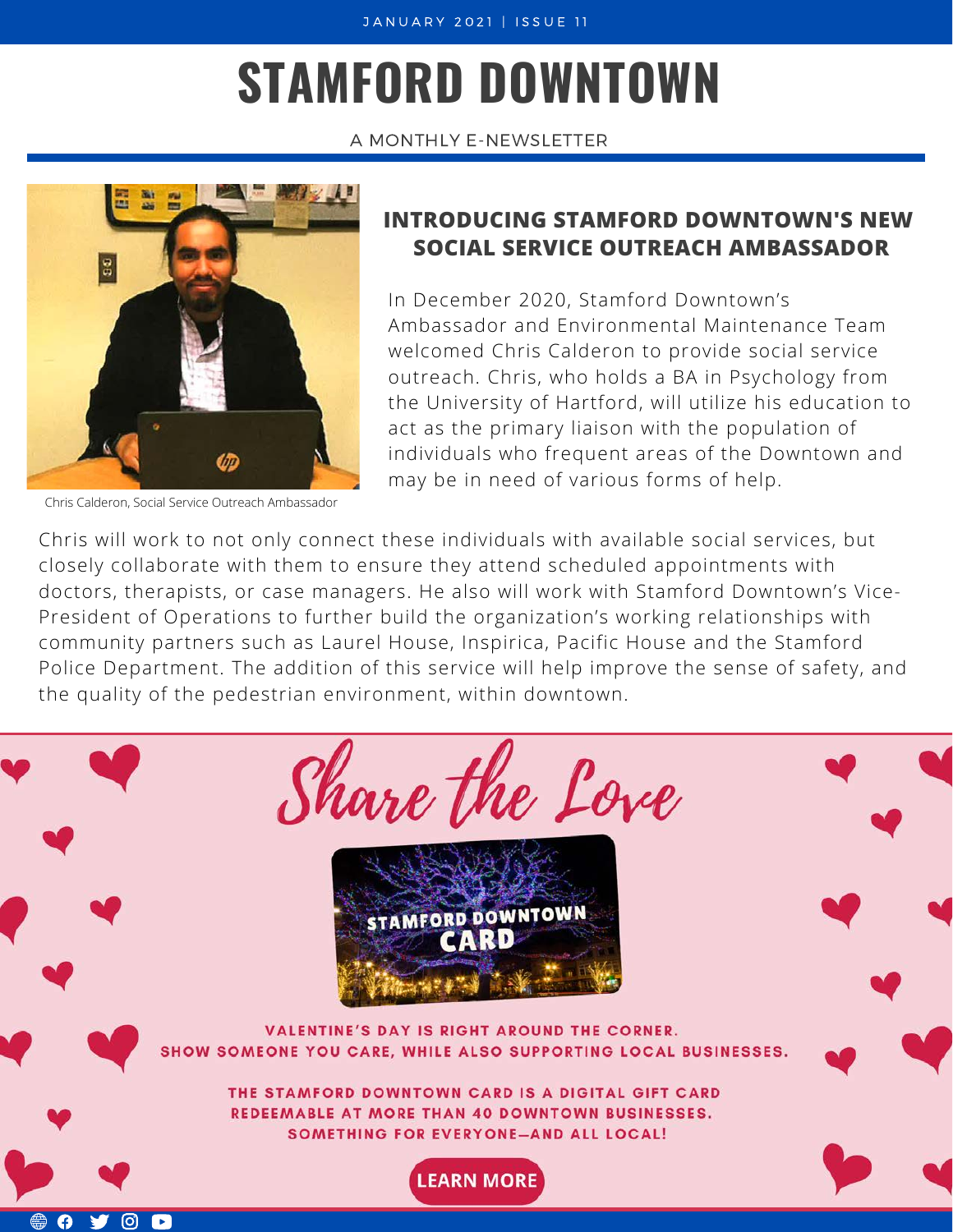#### J A N U A R Y 2021 | ISSUE 11

#### **GRAND OPENINGS IN STAMFORD DOWNTOWN**

#### **JERKYZ**

Chef Joab Taylor has brought his native Jamaican fare to Stamford Downtown with the opening of Jerkyz (227 Summer Street). Jerkyz's creative menu is driven by its unique approach to the use of smoke and island herbs and spices. Visit the restaurant today to enjoy an authentic Jamaican street food experience. Takeout and no-contact delivery are also available. To see more of Jerkyz's Jamaican fusion cuisine, visit them on *[Instagram](https://www.instagram.com/eatjerkyz/)*.



#### **VAL'S WINES, CRAFTS & SPIRITS**

Val's Wines, Crafts & Spirits, located along the Summer Place frontage of 66 Summer Street (the side street facing the Majestic Theatre) is delighted to be a part of the Stamford Downtown business community. Jeb Fiorita has expanded his father's (Val) vision, which started in Greenwich in 1957 in the Stop & Shop Plaza near the Greenwich Library. Jeb opened a second location in the Glenville section of Greenwich in 2017 and on November 21st, 2020 added its third location in Stamford Downtown. Val's Wines, Crafts & Spirits offers a great selection of wines, craft beers and spirits with a knowledgeable and attentive staff!

Pictured right is Peter Olsen, General Manager, excited to meet and serve the Downtown residents, hotel guests, moviegoers, wine enthusiasts and daytime workers.



Peter Olsen, Val's General Manager



The Ferguson Library is doing a short survey to plan for the future. Let them know what you think. Really, it's short! [Click here now.](https://survey.alchemer.com/s3/6084604/Ferguson-Library-2020-Planning-Survey)